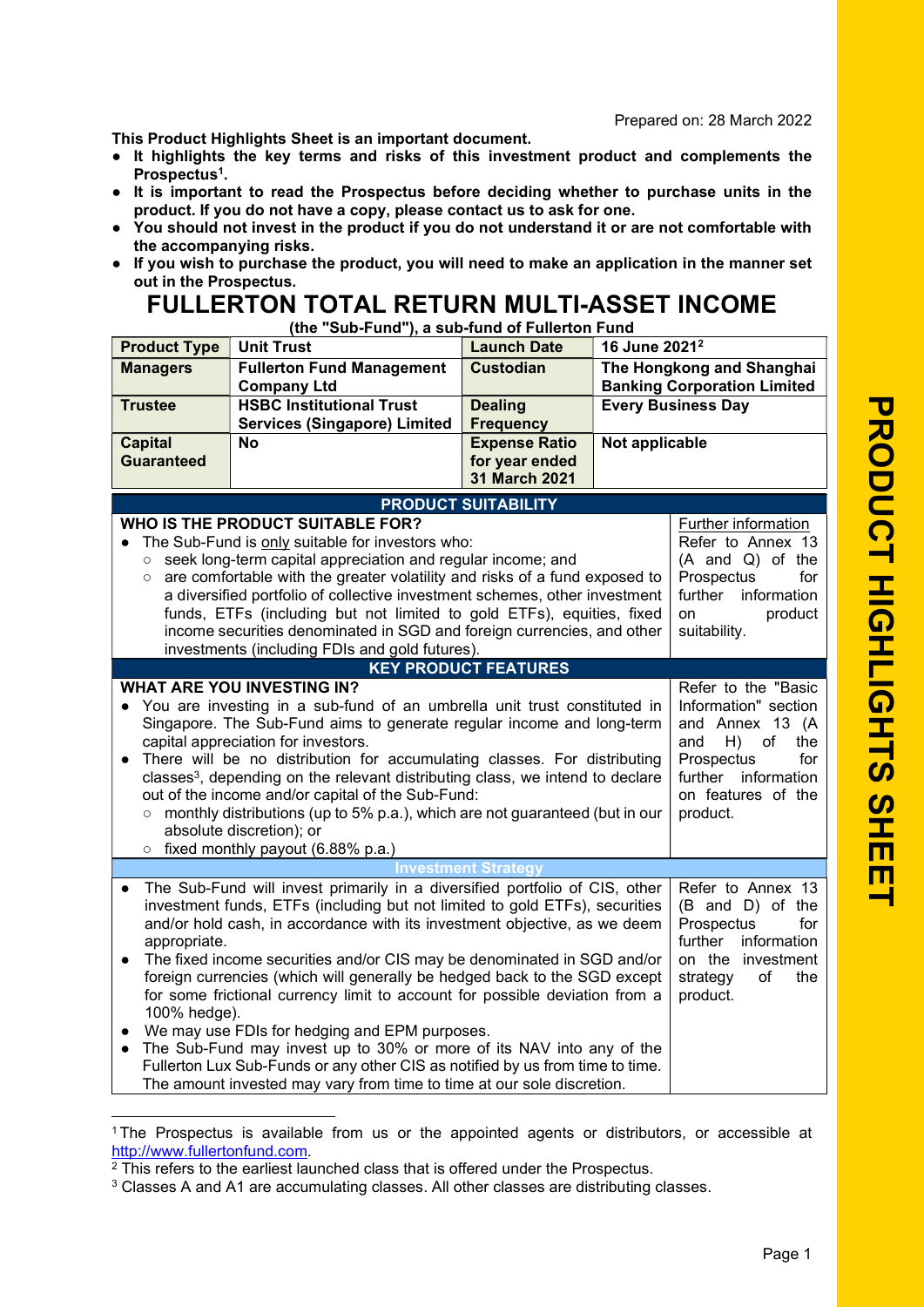| The Fullerton Lux Sub-Funds provide the following exposure:<br>• LGAA: long term positive return by investing primarily in equities,<br>preferred shares, stock warrants, convertibles, cash and cash<br>equivalents.<br>LABF: long term capital appreciation by investing in fixed income or debt<br>securities primarily issued by companies, governments,<br>quasi-<br>governments, government agencies or supranationals in Asia.<br>Neutral asset allocation: 60% equities (including gold), 40% fixed income<br>and/or cash.                                                                                                                                                                                                                                                                                                                                                                                                                                                                                                                                                                                                                                                                                                                                                                                                                       |                                                                                                                                                                                                                                                    |
|----------------------------------------------------------------------------------------------------------------------------------------------------------------------------------------------------------------------------------------------------------------------------------------------------------------------------------------------------------------------------------------------------------------------------------------------------------------------------------------------------------------------------------------------------------------------------------------------------------------------------------------------------------------------------------------------------------------------------------------------------------------------------------------------------------------------------------------------------------------------------------------------------------------------------------------------------------------------------------------------------------------------------------------------------------------------------------------------------------------------------------------------------------------------------------------------------------------------------------------------------------------------------------------------------------------------------------------------------------|----------------------------------------------------------------------------------------------------------------------------------------------------------------------------------------------------------------------------------------------------|
| <b>Parties Involved</b>                                                                                                                                                                                                                                                                                                                                                                                                                                                                                                                                                                                                                                                                                                                                                                                                                                                                                                                                                                                                                                                                                                                                                                                                                                                                                                                                  |                                                                                                                                                                                                                                                    |
| <b>WHO ARE YOU INVESTING WITH?</b><br>The Managers are Fullerton Fund Management Company Ltd.<br>$\bullet$<br>The management company of the Fullerton Lux Funds is Lemanik Asset<br>Management S.A. and it has appointed the Managers as the investment<br>manager of the Fullerton Lux Sub-Funds.<br>The Trustee is HSBC Institutional Trust Services (Singapore) Limited.<br>The Custodian is The Hongkong and Shanghai Banking Corporation Limited.<br>$\bullet$                                                                                                                                                                                                                                                                                                                                                                                                                                                                                                                                                                                                                                                                                                                                                                                                                                                                                      | Refer to the "The<br>Managers" and "The<br>Trustee<br>and<br>Custodian" sections<br>and Annex 13 $(E)$ of<br>the Prospectus for<br>further information<br>on their roles and<br>responsibilities, and<br>what happens if they<br>become insolvent. |
| <b>KEY RISKS</b>                                                                                                                                                                                                                                                                                                                                                                                                                                                                                                                                                                                                                                                                                                                                                                                                                                                                                                                                                                                                                                                                                                                                                                                                                                                                                                                                         |                                                                                                                                                                                                                                                    |
| WHAT ARE THE KEY RISKS OF THIS INVESTMENT?<br>The value of the product and its distributions may rise or fall. These risk<br>factors, may cause you to lose some or all of your investment (including<br>initial principal investment). You should note that the NAV of the Sub-Fund<br>has potential for high volatility due to its investment policies or portfolio<br>management techniques.                                                                                                                                                                                                                                                                                                                                                                                                                                                                                                                                                                                                                                                                                                                                                                                                                                                                                                                                                          | Refer to the "Risks"<br>section and Annex<br>13 (M and N) of the<br>Prospectus<br>for<br>further information<br>risks<br>of the<br>on<br>product.                                                                                                  |
|                                                                                                                                                                                                                                                                                                                                                                                                                                                                                                                                                                                                                                                                                                                                                                                                                                                                                                                                                                                                                                                                                                                                                                                                                                                                                                                                                          |                                                                                                                                                                                                                                                    |
|                                                                                                                                                                                                                                                                                                                                                                                                                                                                                                                                                                                                                                                                                                                                                                                                                                                                                                                                                                                                                                                                                                                                                                                                                                                                                                                                                          |                                                                                                                                                                                                                                                    |
| <b>Market and Credit Risks</b>                                                                                                                                                                                                                                                                                                                                                                                                                                                                                                                                                                                                                                                                                                                                                                                                                                                                                                                                                                                                                                                                                                                                                                                                                                                                                                                           |                                                                                                                                                                                                                                                    |
| You are exposed to equity market, currency and interest rate risks.<br>Investments in fixed income and/or equity funds may be subject to interest<br>$\circ$<br>rate and equity market fluctuations.<br>The Sub-Fund and classes not expressed in the Sub-Fund's base<br>$\circ$<br>currency may not be fully hedged against currency fluctuations.<br>You are exposed to credit risk.<br>The issuer of securities, counterparties and custodians to transactions<br>$\circ$<br>may default on their obligations.<br>You are exposed to emerging market risk.<br>The legal infrastructure and accounting, auditing and reporting standards<br>$\circ$<br>of emerging countries may not provide the same degree of investor<br>protection or disclosure as major securities markets.<br>You are exposed to political, regulatory and legal risks.<br>The Sub-Fund may be affected by international political developments,<br>$\circ$<br>changes in government and taxation policies, restrictions on foreign<br>investment and currency repatriation, and other developments in the laws<br>and regulations of countries in which it may invest.<br>Fullerton Lux Funds is domiciled in Luxembourg and regulatory<br>$\circ$<br>protections in Singapore may not apply. It may also be subject to more<br>restrictive regulations and investment limits. |                                                                                                                                                                                                                                                    |
| <b>Liquidity Risks</b>                                                                                                                                                                                                                                                                                                                                                                                                                                                                                                                                                                                                                                                                                                                                                                                                                                                                                                                                                                                                                                                                                                                                                                                                                                                                                                                                   |                                                                                                                                                                                                                                                    |
| The Sub-Fund is not listed and you can redeem only on Dealing Days<br>through us or the appointed agents or distributors.<br>In exceptional circumstances, the Sub-Fund's investments in underlying<br>funds may not be readily redeemable.                                                                                                                                                                                                                                                                                                                                                                                                                                                                                                                                                                                                                                                                                                                                                                                                                                                                                                                                                                                                                                                                                                              |                                                                                                                                                                                                                                                    |
| <b>Product-Specific Risks</b><br>You are exposed to derivatives risk.                                                                                                                                                                                                                                                                                                                                                                                                                                                                                                                                                                                                                                                                                                                                                                                                                                                                                                                                                                                                                                                                                                                                                                                                                                                                                    |                                                                                                                                                                                                                                                    |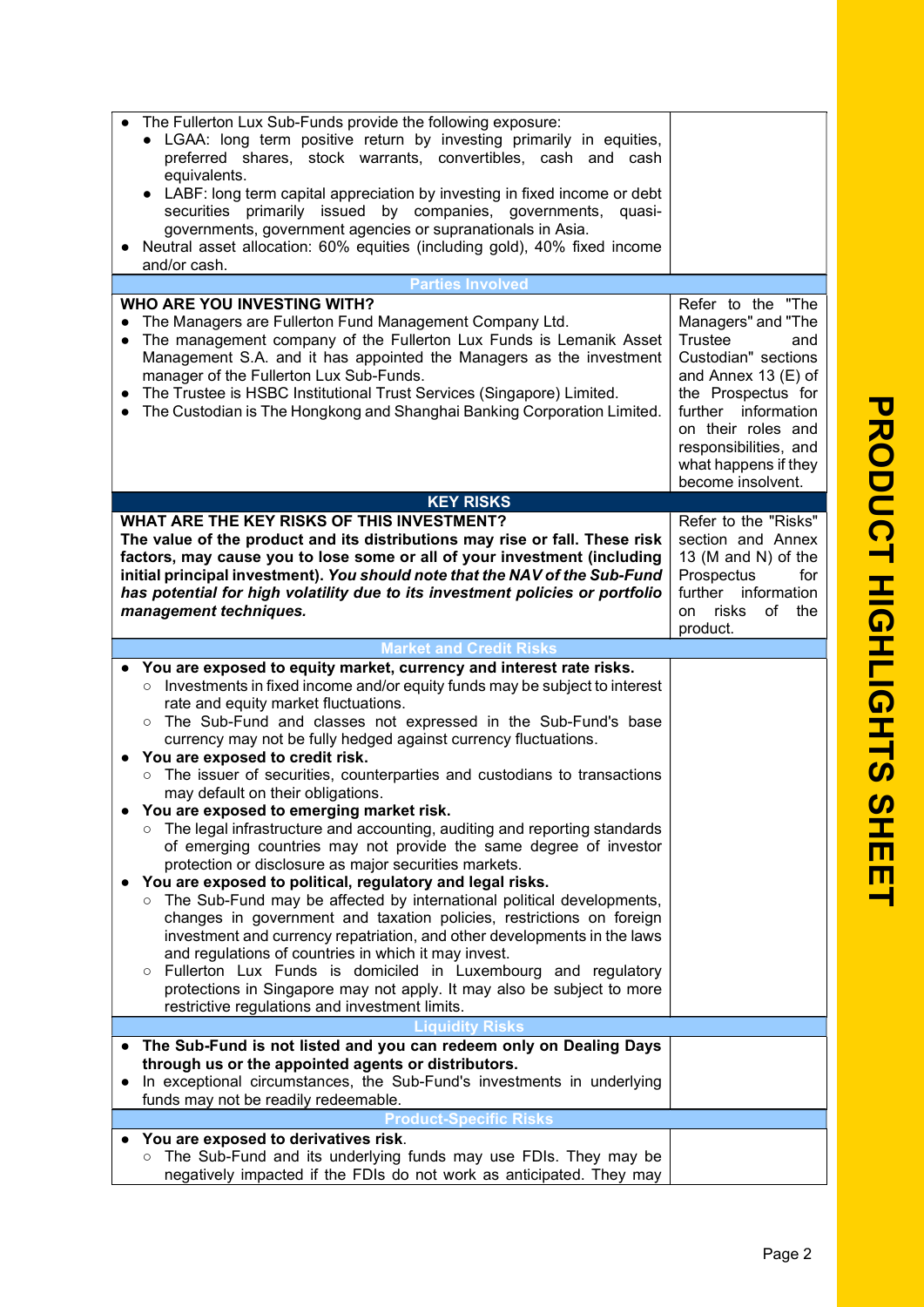| ○ The trading price of an ETF may differ from its NAV.<br>You are exposed to China risk.<br>rates.<br>consolidate the Units of any class.<br>You are exposed to Stock Connects risks. | counterparty, regulatory and other risks.<br>settling trades, and/or taxation policy uncertainties. | suffer greater losses than if FDIs are not used. FDIs are exposed to<br>You are exposed to the risk of investing in other funds or ETFs.<br>o The Sub-Fund may heavily invest in one or a very small number of<br>investment funds, which could result in large gains or losses.<br>o The Sub-Fund may be exposed to risks of investing in China such as,<br>limited investment capabilities and restrictions, risks relating to<br>investments via QFI/Stock Connect/Bond Connect and P-Notes, illiquidity<br>of the domestic securities market, delay/disruption in executing and<br>You are exposed to risks from distributions out of capital.<br>o The Sub-Fund may make distributions out of its capital (if income is<br>insufficient). This may cause its NAV to fall, and amount to a partial return<br>of your original investment and reduced future returns. The potential<br>distributions out of capital for Classes C and C1 are expected to be more<br>substantial than the other Classes due to the fixed and higher payout<br>$\circ$ If the NAV of Classes B, B1, C and C1 falls below a minimum size due to<br>substantial distributions out of capital, we may terminate and/or<br>The Fullerton Lux Sub-Funds that invest in certain China "A" Shares via<br>the Stock Connects may be subject to quota limitations, suspension, |                                                                                                           |
|---------------------------------------------------------------------------------------------------------------------------------------------------------------------------------------|-----------------------------------------------------------------------------------------------------|--------------------------------------------------------------------------------------------------------------------------------------------------------------------------------------------------------------------------------------------------------------------------------------------------------------------------------------------------------------------------------------------------------------------------------------------------------------------------------------------------------------------------------------------------------------------------------------------------------------------------------------------------------------------------------------------------------------------------------------------------------------------------------------------------------------------------------------------------------------------------------------------------------------------------------------------------------------------------------------------------------------------------------------------------------------------------------------------------------------------------------------------------------------------------------------------------------------------------------------------------------------------------------------------------------------------------------------------------------|-----------------------------------------------------------------------------------------------------------|
|                                                                                                                                                                                       | differences in trading days and other related risks.                                                |                                                                                                                                                                                                                                                                                                                                                                                                                                                                                                                                                                                                                                                                                                                                                                                                                                                                                                                                                                                                                                                                                                                                                                                                                                                                                                                                                        |                                                                                                           |
|                                                                                                                                                                                       |                                                                                                     | <b>FEES AND CHARGES</b>                                                                                                                                                                                                                                                                                                                                                                                                                                                                                                                                                                                                                                                                                                                                                                                                                                                                                                                                                                                                                                                                                                                                                                                                                                                                                                                                |                                                                                                           |
|                                                                                                                                                                                       |                                                                                                     |                                                                                                                                                                                                                                                                                                                                                                                                                                                                                                                                                                                                                                                                                                                                                                                                                                                                                                                                                                                                                                                                                                                                                                                                                                                                                                                                                        |                                                                                                           |
| <b>Preliminary Charge</b><br><b>Realisation Charge</b><br><b>Switching Fee</b>                                                                                                        |                                                                                                     | WHAT ARE THE FEES AND CHARGES OF THIS INVESTMENT?<br>Payable directly by you (as a percentage of your gross investment amount):<br>Currently up to 5%, Maximum 5%<br>Currently 0%, Maximum 2%<br>Currently up to 1%, Maximum 2%                                                                                                                                                                                                                                                                                                                                                                                                                                                                                                                                                                                                                                                                                                                                                                                                                                                                                                                                                                                                                                                                                                                        | Refer to the "Fees<br>Charges"<br>and<br>section and Annex<br>13<br>(L)<br>of<br>the<br>Prospectus<br>for |
|                                                                                                                                                                                       |                                                                                                     | Payable by the Sub-Fund from invested proceeds to us, the Trustee and other                                                                                                                                                                                                                                                                                                                                                                                                                                                                                                                                                                                                                                                                                                                                                                                                                                                                                                                                                                                                                                                                                                                                                                                                                                                                            | further information                                                                                       |
| parties (as a percentage of the Sub-Fund's NAV):                                                                                                                                      |                                                                                                     |                                                                                                                                                                                                                                                                                                                                                                                                                                                                                                                                                                                                                                                                                                                                                                                                                                                                                                                                                                                                                                                                                                                                                                                                                                                                                                                                                        | fees<br>on<br>and                                                                                         |
| <b>Management Fee</b>                                                                                                                                                                 |                                                                                                     |                                                                                                                                                                                                                                                                                                                                                                                                                                                                                                                                                                                                                                                                                                                                                                                                                                                                                                                                                                                                                                                                                                                                                                                                                                                                                                                                                        | charges.                                                                                                  |
| All Classes:                                                                                                                                                                          |                                                                                                     | Currently 1.0% p.a., Maximum 1.5% p.a.                                                                                                                                                                                                                                                                                                                                                                                                                                                                                                                                                                                                                                                                                                                                                                                                                                                                                                                                                                                                                                                                                                                                                                                                                                                                                                                 |                                                                                                           |
| Out of the                                                                                                                                                                            | Retained by us: 40% to 100%.                                                                        |                                                                                                                                                                                                                                                                                                                                                                                                                                                                                                                                                                                                                                                                                                                                                                                                                                                                                                                                                                                                                                                                                                                                                                                                                                                                                                                                                        |                                                                                                           |
| Management Fee:                                                                                                                                                                       | to 60% <sup>4</sup> .                                                                               | Paid by us to agents or distributors (trailer fee): 0%                                                                                                                                                                                                                                                                                                                                                                                                                                                                                                                                                                                                                                                                                                                                                                                                                                                                                                                                                                                                                                                                                                                                                                                                                                                                                                 |                                                                                                           |
| <b>Trustee Fee</b>                                                                                                                                                                    |                                                                                                     | Currently not more than 0.1% p.a., Maximum<br>0.25% p.a., Minimum S\$20,000 p.a                                                                                                                                                                                                                                                                                                                                                                                                                                                                                                                                                                                                                                                                                                                                                                                                                                                                                                                                                                                                                                                                                                                                                                                                                                                                        |                                                                                                           |
| Other fees and                                                                                                                                                                        |                                                                                                     | Each of the registrar fee, valuation fee, audit fee,                                                                                                                                                                                                                                                                                                                                                                                                                                                                                                                                                                                                                                                                                                                                                                                                                                                                                                                                                                                                                                                                                                                                                                                                                                                                                                   |                                                                                                           |
| charges                                                                                                                                                                               |                                                                                                     | custody and transaction fees and other fees and                                                                                                                                                                                                                                                                                                                                                                                                                                                                                                                                                                                                                                                                                                                                                                                                                                                                                                                                                                                                                                                                                                                                                                                                                                                                                                        |                                                                                                           |
|                                                                                                                                                                                       |                                                                                                     | charges may amount to or exceed 0.1% p.a                                                                                                                                                                                                                                                                                                                                                                                                                                                                                                                                                                                                                                                                                                                                                                                                                                                                                                                                                                                                                                                                                                                                                                                                                                                                                                               |                                                                                                           |
| Payable by the Sub-Fund to the Fullerton Lux Sub-Funds:                                                                                                                               |                                                                                                     |                                                                                                                                                                                                                                                                                                                                                                                                                                                                                                                                                                                                                                                                                                                                                                                                                                                                                                                                                                                                                                                                                                                                                                                                                                                                                                                                                        |                                                                                                           |
| <b>Initial/Preliminary Charge</b>                                                                                                                                                     |                                                                                                     | Currently waived, Up to 5%                                                                                                                                                                                                                                                                                                                                                                                                                                                                                                                                                                                                                                                                                                                                                                                                                                                                                                                                                                                                                                                                                                                                                                                                                                                                                                                             |                                                                                                           |
| <b>Redemption/Realisation Charge</b>                                                                                                                                                  |                                                                                                     | Currently waived, Up to 2%                                                                                                                                                                                                                                                                                                                                                                                                                                                                                                                                                                                                                                                                                                                                                                                                                                                                                                                                                                                                                                                                                                                                                                                                                                                                                                                             |                                                                                                           |
| Payable out of Fullerton Lux Sub-Funds:                                                                                                                                               |                                                                                                     |                                                                                                                                                                                                                                                                                                                                                                                                                                                                                                                                                                                                                                                                                                                                                                                                                                                                                                                                                                                                                                                                                                                                                                                                                                                                                                                                                        |                                                                                                           |
| <b>Management company fee</b>                                                                                                                                                         |                                                                                                     | Up to 0.04% p.a.                                                                                                                                                                                                                                                                                                                                                                                                                                                                                                                                                                                                                                                                                                                                                                                                                                                                                                                                                                                                                                                                                                                                                                                                                                                                                                                                       |                                                                                                           |
| <b>Management fee</b>                                                                                                                                                                 |                                                                                                     | Fully rebated to the Sub-Fund                                                                                                                                                                                                                                                                                                                                                                                                                                                                                                                                                                                                                                                                                                                                                                                                                                                                                                                                                                                                                                                                                                                                                                                                                                                                                                                          |                                                                                                           |
| <b>Depositary fee</b>                                                                                                                                                                 |                                                                                                     | Up to $0.5\%$ p.a.                                                                                                                                                                                                                                                                                                                                                                                                                                                                                                                                                                                                                                                                                                                                                                                                                                                                                                                                                                                                                                                                                                                                                                                                                                                                                                                                     |                                                                                                           |
| Fees for administrative, registrar and<br>transfer and domiciliary services                                                                                                           |                                                                                                     | Up to 0.05% p.a.                                                                                                                                                                                                                                                                                                                                                                                                                                                                                                                                                                                                                                                                                                                                                                                                                                                                                                                                                                                                                                                                                                                                                                                                                                                                                                                                       |                                                                                                           |
|                                                                                                                                                                                       |                                                                                                     | The initial charges, redemption charges and Management fees of the<br>Fullerton Lux Sub-Funds are currently waived / fully rebated to the Sub-Fund.                                                                                                                                                                                                                                                                                                                                                                                                                                                                                                                                                                                                                                                                                                                                                                                                                                                                                                                                                                                                                                                                                                                                                                                                    |                                                                                                           |

● Other expenses may be charged to the Sub-Fund and to the Fullerton Lux Sub-Funds and other CIS that the Sub-Fund may invest in.

4 Your agent or distributor is required to disclose to you the amount of trailer fee it receives from us.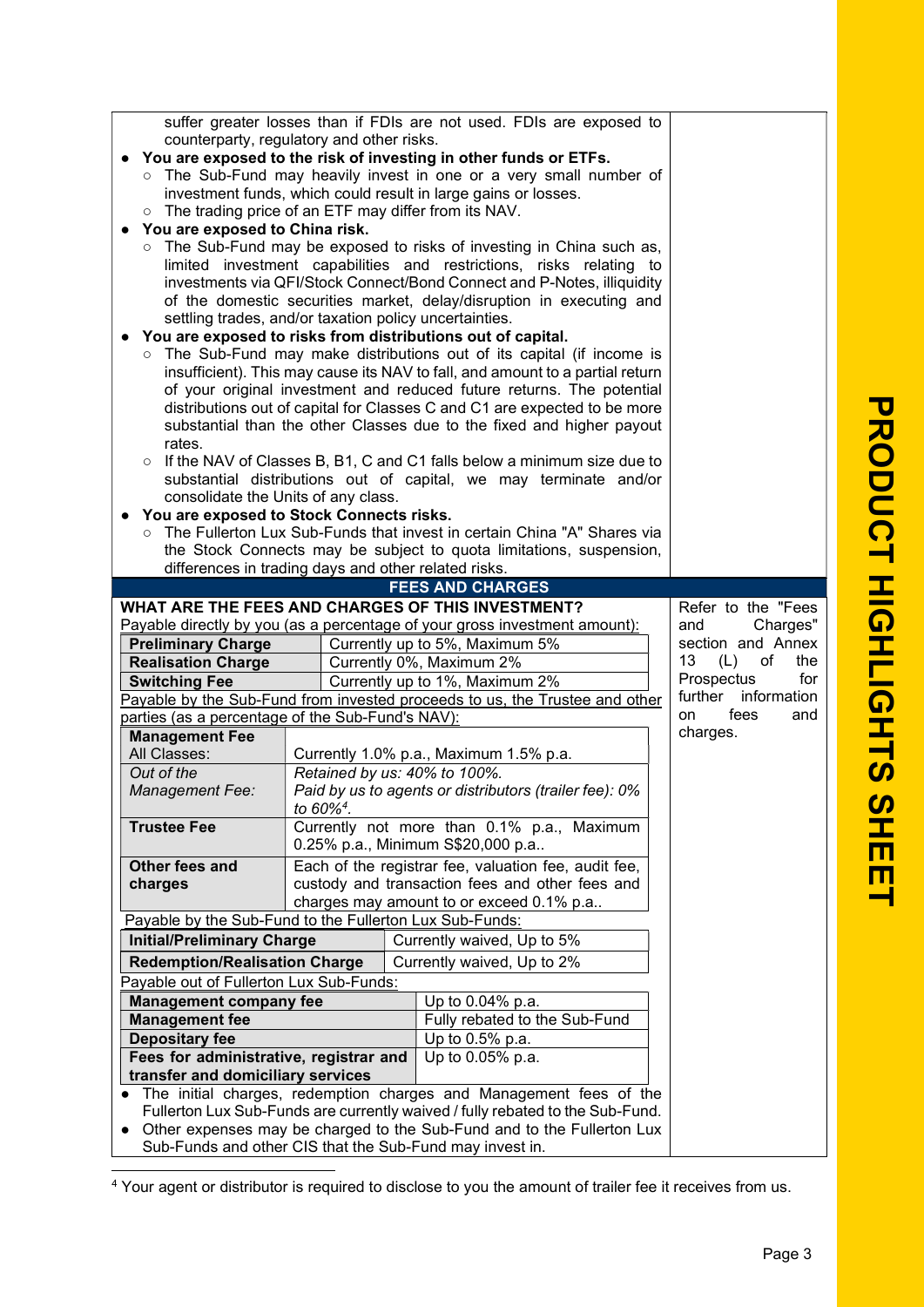| <b>C</b>                                                          |  |
|-------------------------------------------------------------------|--|
| <b>RODUCT HIGHLIGHTS</b>                                          |  |
| $\overline{\mathbf{C}}$<br>Ì<br>$\overline{\mathsf{m}}$<br>П<br>┙ |  |

|                                                                                                                                                                  | <b>VALUATIONS AND EXITING FROM THIS INVESTMENT</b>                                                                                                                                                                                                                                                                                                                                                                                                                                                                                                                                                                                                                                                                                                                                                                                                                                                                                                                                                                                                                                                                                                                                                                                                                                                                                                                                                                                                                                                                                                                                                                                                                                                                                                                                                                                                                                                                |                                                                                                                                                 |
|------------------------------------------------------------------------------------------------------------------------------------------------------------------|-------------------------------------------------------------------------------------------------------------------------------------------------------------------------------------------------------------------------------------------------------------------------------------------------------------------------------------------------------------------------------------------------------------------------------------------------------------------------------------------------------------------------------------------------------------------------------------------------------------------------------------------------------------------------------------------------------------------------------------------------------------------------------------------------------------------------------------------------------------------------------------------------------------------------------------------------------------------------------------------------------------------------------------------------------------------------------------------------------------------------------------------------------------------------------------------------------------------------------------------------------------------------------------------------------------------------------------------------------------------------------------------------------------------------------------------------------------------------------------------------------------------------------------------------------------------------------------------------------------------------------------------------------------------------------------------------------------------------------------------------------------------------------------------------------------------------------------------------------------------------------------------------------------------|-------------------------------------------------------------------------------------------------------------------------------------------------|
| <b>RISKS AND COSTS IN DOING SO?</b><br>subscribed for your Units.<br>1,000 Units<br>Number of Units<br>realised<br>US\$1,050.00<br>Gross realisation<br>proceeds | <b>HOW OFTEN ARE VALUATIONS AVAILABLE?</b><br>Refer<br>"Realisation<br>The Sub-Fund is valued on each Dealing Day. The issue and realisation prices<br>of Units are quoted on a forward pricing basis and will generally be available<br>Units"<br>within 2 Business Days after the relevant Dealing Day from us or our authorised<br>agents, and may also be published on Bloomberg daily.<br>HOW CAN YOU EXIT FROM THIS INVESTMENT AND WHAT ARE THE<br>further<br>• You can exit the Sub-Fund on any Dealing Day by submitting a realisation<br>form to us, either directly or through the agent or distributor from whom you<br>exiting<br>product.<br>First-time investors may cancel subscription of Units within 7 calendar days<br>from date of subscription by submitting the Notice on Cancellation Form. You<br>may do so without incurring the preliminary charge and fees stated above.<br>However, you will be exposed to price changes in the NAV of the Sub-Fund<br>since your subscription and will need to pay any bank charges, administrative<br>or other fee imposed by the agent or distributor.<br>You will usually receive the realisation proceeds within 7 Business Days after<br>your realisation request is received and accepted by us.<br>If you submit the realisation form by 5pm on a Dealing Day, you will be paid<br>a price based on the NAV per Unit of the relevant class as at the Valuation<br>Point. If submitted after 5pm on a Dealing Day, your form will be treated as<br>having been received on the next Dealing Day.<br>Net realisation proceeds that you will receive will be realisation price<br>multiplied by number of Units realised, less any charges. For example:<br>US\$1.05000<br>US\$1,050.00<br>Realisation<br>Gross realisation<br>X<br>Price<br>proceeds<br>US\$0.00<br>US\$1,050.00<br>Realisation<br>Net realisation<br>$=$<br>Charge<br>proceeds | the<br>to<br>of<br>and<br>"Obtaining Prices of<br>Units" sections of<br>the Prospectus for<br>information<br>on valuation<br>and<br>from<br>the |
|                                                                                                                                                                  | <b>CONTACT INFORMATION</b>                                                                                                                                                                                                                                                                                                                                                                                                                                                                                                                                                                                                                                                                                                                                                                                                                                                                                                                                                                                                                                                                                                                                                                                                                                                                                                                                                                                                                                                                                                                                                                                                                                                                                                                                                                                                                                                                                        |                                                                                                                                                 |
| <b>HOW DO YOU CONTACT US?</b><br>Telephone No :<br>Email                                                                                                         | If you have any queries or feedback, you may contact us at:<br>6808 4688<br>info@fullerton.com.sg                                                                                                                                                                                                                                                                                                                                                                                                                                                                                                                                                                                                                                                                                                                                                                                                                                                                                                                                                                                                                                                                                                                                                                                                                                                                                                                                                                                                                                                                                                                                                                                                                                                                                                                                                                                                                 |                                                                                                                                                 |
|                                                                                                                                                                  | <b>APPENDIX: GLOSSARY OF TERMS</b>                                                                                                                                                                                                                                                                                                                                                                                                                                                                                                                                                                                                                                                                                                                                                                                                                                                                                                                                                                                                                                                                                                                                                                                                                                                                                                                                                                                                                                                                                                                                                                                                                                                                                                                                                                                                                                                                                |                                                                                                                                                 |
| "A" Shares                                                                                                                                                       | Shares issued by PRC companies, denominated in RMB (CNY) and traded on<br>the PRC Stock Exchanges.                                                                                                                                                                                                                                                                                                                                                                                                                                                                                                                                                                                                                                                                                                                                                                                                                                                                                                                                                                                                                                                                                                                                                                                                                                                                                                                                                                                                                                                                                                                                                                                                                                                                                                                                                                                                                |                                                                                                                                                 |
| <b>Bond Connect</b>                                                                                                                                              | A programme for mutual bond market access between Hong Kong and mainland<br>China established by China Foreign Exchange Trade System & National<br>Interbank Funding Centre, China Central Depository & Clearing Co., Ltd,<br>Shanghai Clearing House, Hong Kong Exchanges and Clearing Limited and<br>Central Moneymarkets Unit.                                                                                                                                                                                                                                                                                                                                                                                                                                                                                                                                                                                                                                                                                                                                                                                                                                                                                                                                                                                                                                                                                                                                                                                                                                                                                                                                                                                                                                                                                                                                                                                 |                                                                                                                                                 |
| <b>Business Day</b>                                                                                                                                              | Every day (other than a Saturday, Sunday or public holiday) on which<br>commercial banks are open for business in Singapore or any other day as the<br>Managers and the Trustee may agree in writing.                                                                                                                                                                                                                                                                                                                                                                                                                                                                                                                                                                                                                                                                                                                                                                                                                                                                                                                                                                                                                                                                                                                                                                                                                                                                                                                                                                                                                                                                                                                                                                                                                                                                                                             |                                                                                                                                                 |
| <b>CIS</b>                                                                                                                                                       | Collective investment schemes.                                                                                                                                                                                                                                                                                                                                                                                                                                                                                                                                                                                                                                                                                                                                                                                                                                                                                                                                                                                                                                                                                                                                                                                                                                                                                                                                                                                                                                                                                                                                                                                                                                                                                                                                                                                                                                                                                    |                                                                                                                                                 |
| <b>Dealing Day</b>                                                                                                                                               | In connection with the issuance, cancellation and realisation of Units, means<br>every Business Day in Singapore which is also a week day on which banks are<br>normally open for business in Luxembourg.                                                                                                                                                                                                                                                                                                                                                                                                                                                                                                                                                                                                                                                                                                                                                                                                                                                                                                                                                                                                                                                                                                                                                                                                                                                                                                                                                                                                                                                                                                                                                                                                                                                                                                         |                                                                                                                                                 |
| <b>EPM</b>                                                                                                                                                       | Efficient portfolio management.                                                                                                                                                                                                                                                                                                                                                                                                                                                                                                                                                                                                                                                                                                                                                                                                                                                                                                                                                                                                                                                                                                                                                                                                                                                                                                                                                                                                                                                                                                                                                                                                                                                                                                                                                                                                                                                                                   |                                                                                                                                                 |
| <b>ETFs</b>                                                                                                                                                      | Exchange traded funds.                                                                                                                                                                                                                                                                                                                                                                                                                                                                                                                                                                                                                                                                                                                                                                                                                                                                                                                                                                                                                                                                                                                                                                                                                                                                                                                                                                                                                                                                                                                                                                                                                                                                                                                                                                                                                                                                                            |                                                                                                                                                 |
| <b>FDIS</b>                                                                                                                                                      | Financial derivative instruments, which may include (but not limited to) options<br>on securities, over-the-counter options, interest rate swaps, credit default swaps,<br>futures, currency forwards, contract for difference, credit derivatives or structured<br>notes such as credit-linked notes, equity-linked notes and index-linked notes.                                                                                                                                                                                                                                                                                                                                                                                                                                                                                                                                                                                                                                                                                                                                                                                                                                                                                                                                                                                                                                                                                                                                                                                                                                                                                                                                                                                                                                                                                                                                                                |                                                                                                                                                 |